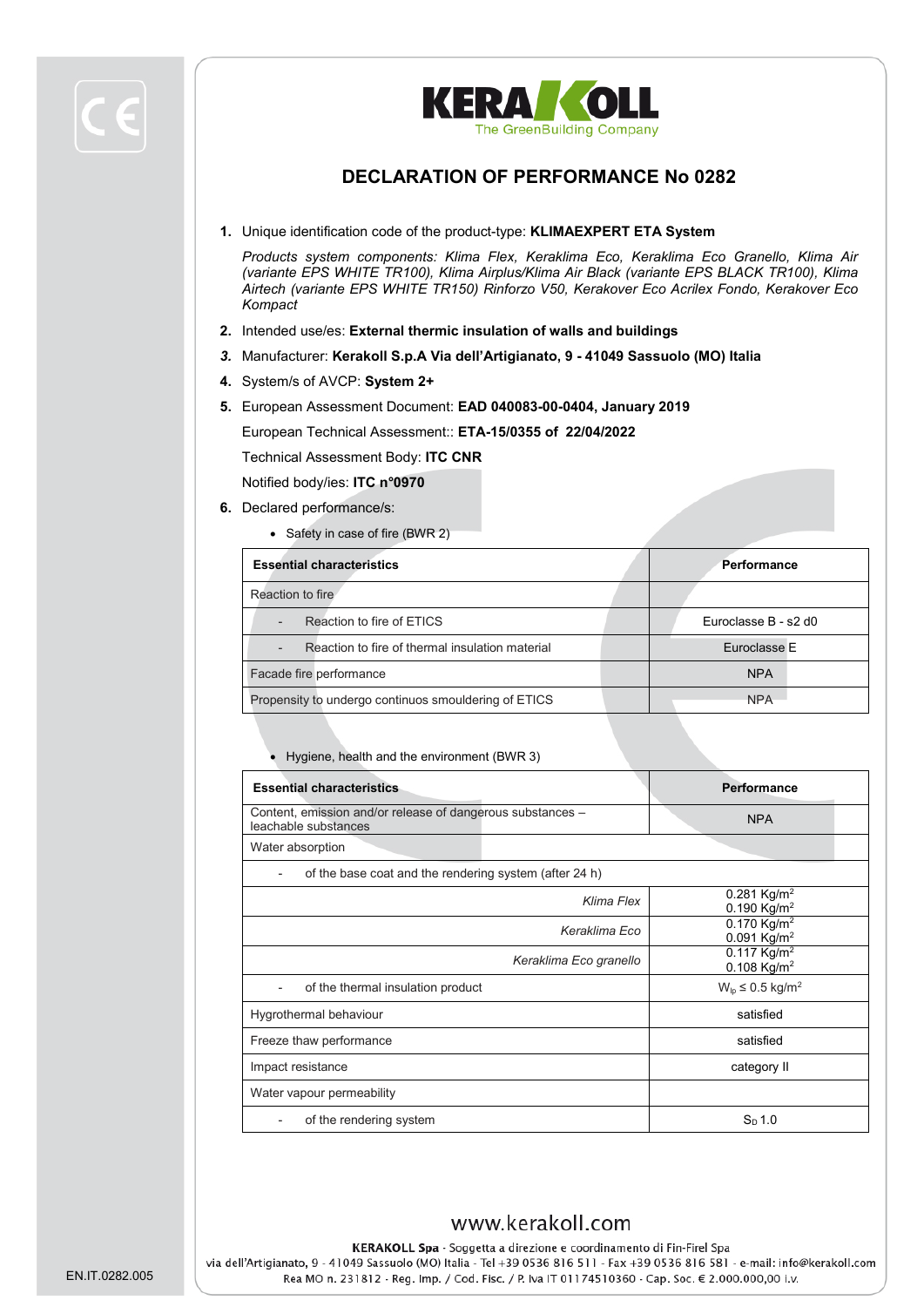

| <b>Essential characteristics</b>  | Performance |
|-----------------------------------|-------------|
| of the thermal insulation product |             |
| Klima Air                         | $20-30 \mu$ |
| Klima Air Black                   | $20-30 \mu$ |
| Klima Air Plus                    | $20-40 \mu$ |
| Klima Air Tech                    | $30-70 \mu$ |

• Safety and accessibility in use (BWR 4)

| <b>Essential characteristics</b>                                    |                                   | Performance         |                     |  |
|---------------------------------------------------------------------|-----------------------------------|---------------------|---------------------|--|
| Bond strength (Klima Flex) (dry conditions)                         | Failure mode <sup>1</sup><br>(% ) | Mean value<br>(kPa) | Min. value<br>(kPa) |  |
| between base coat and insulation product                            | 100 Cs                            | 100                 | 100                 |  |
| between adhesive and concrete                                       | 100 Ca                            | 1180                | 1098                |  |
| between adhesive and insulation product<br>$\overline{\phantom{0}}$ | 100 Cs                            | 100                 | 100                 |  |
| Bond strength (Keraklima Eco) (dry conditions)                      |                                   |                     |                     |  |
| between base coat and insulation product                            | $100 \text{ Cs}$                  | 159                 | 151                 |  |
| between adhesive and concrete<br>$\overline{a}$                     | 100 Ca                            | 1192                | 1164                |  |
| between adhesive and insulation product                             | 100 Cs                            | 159                 | 151                 |  |
| Bond strength (Keraklima Eco Granello) (dry conditions)             |                                   |                     |                     |  |
| between base coat and insulation product<br>$\overline{a}$          | 100 Cs                            | 140                 | 140                 |  |
| between adhesive and concrete                                       | 100 Ca                            | 1530                | 1480                |  |
| between adhesive and insulation product                             | 100 Cs                            | 140                 | 140                 |  |
| Tensile strenght_EPS (dry conditions)                               |                                   |                     |                     |  |
|                                                                     | Klima Air                         | 100 kPa             |                     |  |
|                                                                     | Klima Air Black                   | 100 kPa             |                     |  |
|                                                                     | Klima Air Plus                    | 100 kPa             |                     |  |
|                                                                     | Klima Air Tech                    | 150 kPa             |                     |  |
| Shear strengh (minimum value)                                       |                                   |                     |                     |  |
| Klima Air                                                           |                                   | 63 kPa              |                     |  |
|                                                                     | Klima Air Black                   | 45 kPa              |                     |  |
| Klima Air Plus                                                      |                                   | 77 kPa              |                     |  |
| Klima Air Tech                                                      |                                   | 76 kPa              |                     |  |
| Modulus of elasticity (minimum value)                               |                                   |                     |                     |  |
| Klima Air                                                           |                                   | 1.982 MPa           |                     |  |
| Klima Air Black                                                     |                                   | 1,000 MPa           |                     |  |
| Klima Air Plus                                                      |                                   | 2.513 MPa           |                     |  |
| Klima Air Tech                                                      |                                   | 2.260 MPa           |                     |  |

## www.kerakoll.com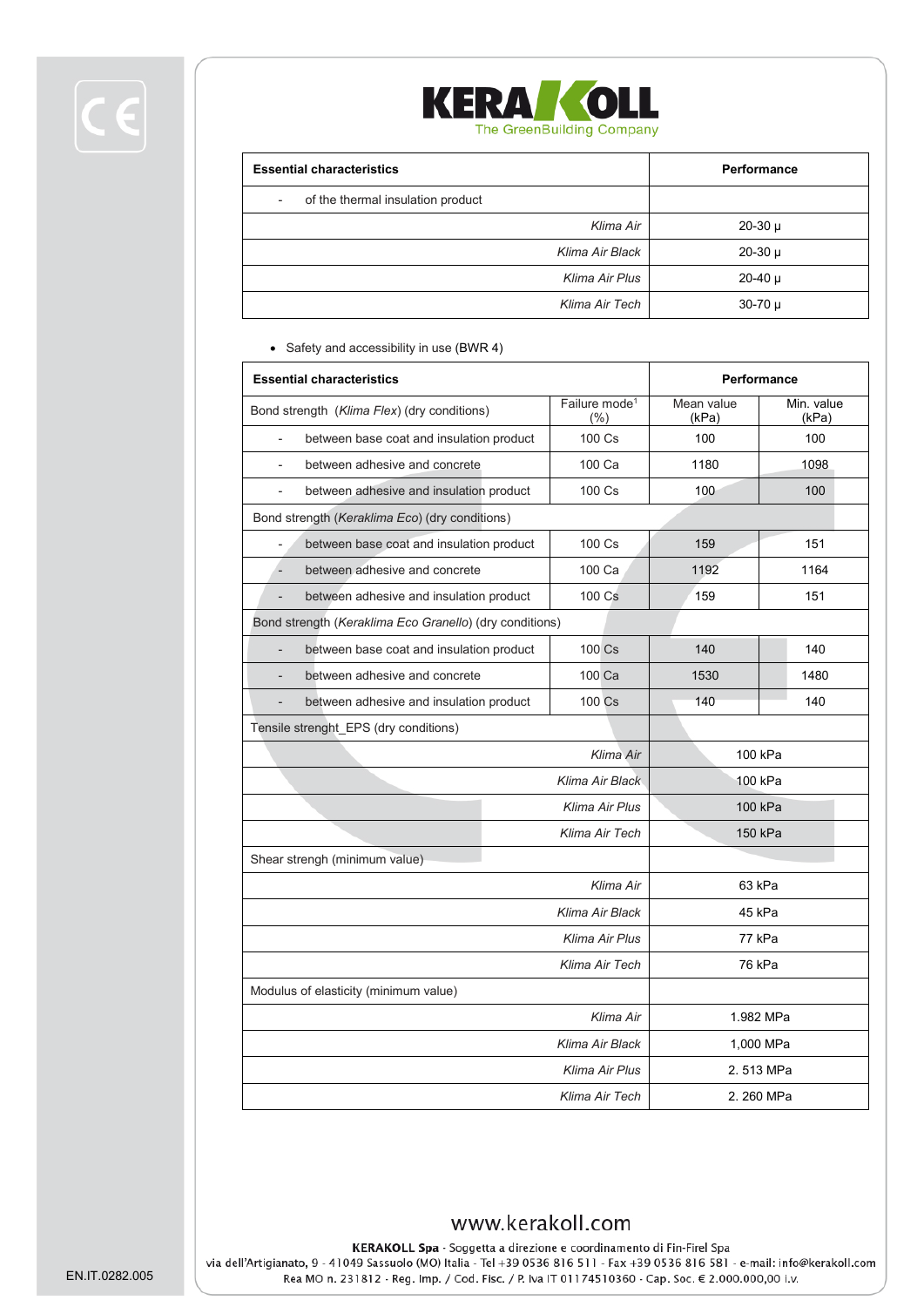



| <b>Essential characteristics</b>                               | Performance                         |                     |
|----------------------------------------------------------------|-------------------------------------|---------------------|
| Bond strenght after ageing of finishing coat tested on the rig | Failure mode <sup>1</sup><br>$(\%)$ | Mean value<br>(kPa) |
| Klima Flex                                                     |                                     |                     |
| Insulation and base coat                                       | 60/40 Cs/Ca                         | 170                 |
| Insulation/Base Coat/Key Coat/Finishing                        | 80 Cs                               | 100                 |
| Keraklima Eco                                                  |                                     |                     |
| Insulation and base coat                                       | 100 Cs                              | 90                  |
| Insulation/Base Coat/Key Coat/Finishing                        | $100 \text{ Cs}$<br>80              |                     |
| Keraklima Eco granello                                         |                                     |                     |
| Insulation and base coat                                       | 100 Cs                              | 60                  |
| Insulation/Base Coat/Key Coat/Finishing                        | $100 \text{ Cs}$<br>100             |                     |
|                                                                |                                     |                     |

• Protection against noise (BWR 5)

| <b>Essential characteristics</b>   | Performance |            |  |
|------------------------------------|-------------|------------|--|
| Airborne sound insulation of ETICS |             | <b>NPA</b> |  |

• Energy economy and Heat retention (BWR 7)

| <b>Essential characteristics</b> |                |                       | Performance                         |
|----------------------------------|----------------|-----------------------|-------------------------------------|
|                                  |                | Thickness min<br>(mm) | Thermal<br>resistance<br>$(m^2K/W)$ |
|                                  | Klima Air      | 40                    | 1.10                                |
| Klima Air Black                  |                | 40                    | 1.25                                |
|                                  | Klima Air Plus | 40                    | 1.25                                |
|                                  | Klima Air Tech | 60                    | 1.70                                |

 $1$  Cs: Cohesive failure in substrate; Ca: Cohesive failure into adhesive

The performance of the product identified above is in conformity with the set of declared performance/s. This declaration of performance is issued, in accordance with Regulation (EU) No 305/2011, under the sole responsibility of the manufacturer identified above.

Signed for and on behalf of the manufacturer by: **Romano Sghedoni (legal representative)**

At Sassuolo, on 28/04/2022

Bigliede.

#### www.kerakoll.com